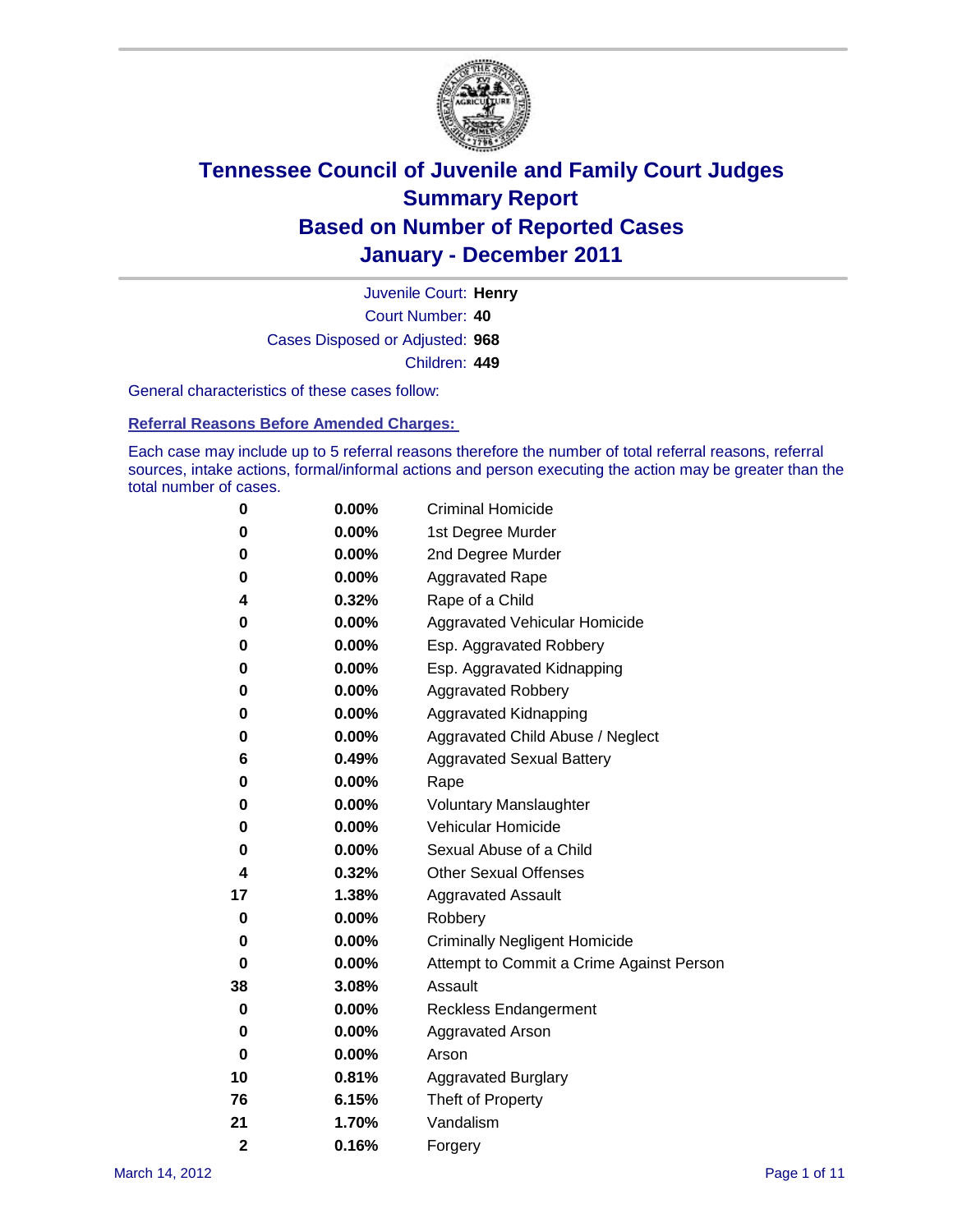

Court Number: **40** Juvenile Court: **Henry** Cases Disposed or Adjusted: **968** Children: **449**

#### **Referral Reasons Before Amended Charges:**

Each case may include up to 5 referral reasons therefore the number of total referral reasons, referral sources, intake actions, formal/informal actions and person executing the action may be greater than the total number of cases.

| $\pmb{0}$    | 0.00%    | <b>Worthless Checks</b>                                     |  |  |
|--------------|----------|-------------------------------------------------------------|--|--|
| 0            | 0.00%    | Illegal Possession / Fraudulent Use of Credit / Debit Cards |  |  |
| 7            | 0.57%    | <b>Burglary</b>                                             |  |  |
| 0            | $0.00\%$ | Unauthorized Use of a Vehicle                               |  |  |
| 0            | $0.00\%$ | <b>Cruelty to Animals</b>                                   |  |  |
| 9            | 0.73%    | Sale of Controlled Substances                               |  |  |
| 39           | 3.16%    | <b>Other Drug Offenses</b>                                  |  |  |
| 10           | 0.81%    | Possession of Controlled Substances                         |  |  |
| $\mathbf 0$  | $0.00\%$ | <b>Criminal Attempt</b>                                     |  |  |
| 1            | 0.08%    | Carrying Weapons on School Property                         |  |  |
| 1            | 0.08%    | Unlawful Carrying / Possession of a Weapon                  |  |  |
| 0            | $0.00\%$ | <b>Evading Arrest</b>                                       |  |  |
| 0            | 0.00%    | Escape                                                      |  |  |
| $\mathbf{2}$ | 0.16%    | Driving Under Influence (DUI)                               |  |  |
| 34           | 2.75%    | Possession / Consumption of Alcohol                         |  |  |
| 1            | 0.08%    | Resisting Stop, Frisk, Halt, Arrest or Search               |  |  |
| 0            | $0.00\%$ | <b>Aggravated Criminal Trespass</b>                         |  |  |
| 4            | 0.32%    | Harassment                                                  |  |  |
| 0            | 0.00%    | Failure to Appear                                           |  |  |
| 1            | 0.08%    | Filing a False Police Report                                |  |  |
| $\mathbf{2}$ | 0.16%    | Criminal Impersonation                                      |  |  |
| 13           | 1.05%    | <b>Disorderly Conduct</b>                                   |  |  |
| 1            | 0.08%    | <b>Criminal Trespass</b>                                    |  |  |
| 3            | 0.24%    | Public Intoxication                                         |  |  |
| 0            | $0.00\%$ | Gambling                                                    |  |  |
| 173          | 14.01%   | <b>Traffic</b>                                              |  |  |
| 0            | $0.00\%$ | Local Ordinances                                            |  |  |
| 0            | 0.00%    | Violation of Wildlife Regulations                           |  |  |
| 4            | 0.32%    | Contempt of Court                                           |  |  |
| 45           | 3.64%    | Violation of Probation                                      |  |  |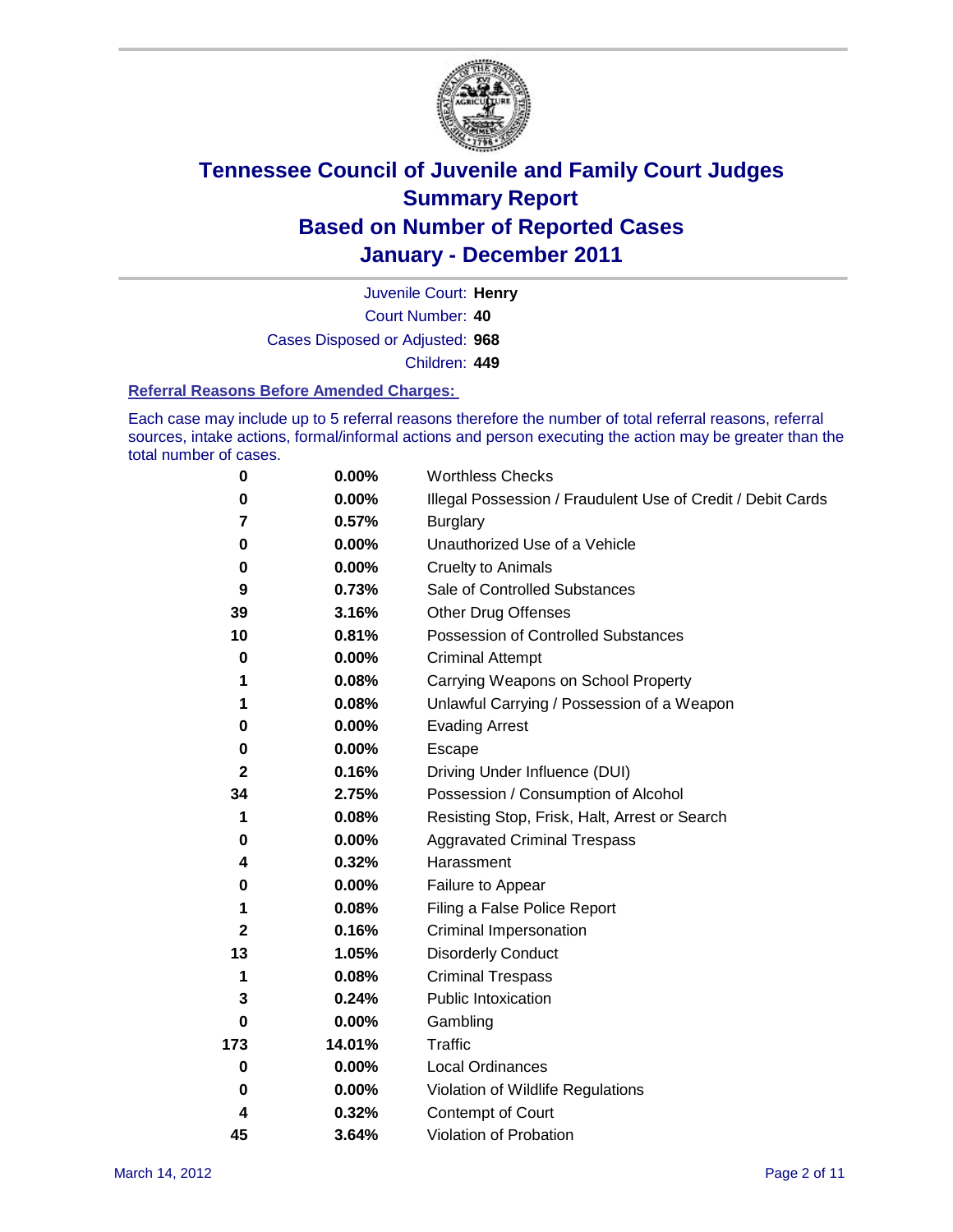

Court Number: **40** Juvenile Court: **Henry** Cases Disposed or Adjusted: **968** Children: **449**

#### **Referral Reasons Before Amended Charges:**

Each case may include up to 5 referral reasons therefore the number of total referral reasons, referral sources, intake actions, formal/informal actions and person executing the action may be greater than the total number of cases.

| 6            | 0.49%    | Violation of Aftercare                 |
|--------------|----------|----------------------------------------|
| 16           | 1.30%    | <b>Unruly Behavior</b>                 |
| 64           | 5.18%    | Truancy                                |
| 14           | 1.13%    | In-State Runaway                       |
| $\bf{0}$     | 0.00%    | Out-of-State Runaway                   |
| 58           | 4.70%    | Possession of Tobacco Products         |
| 0            | $0.00\%$ | Violation of a Valid Court Order       |
| $\mathbf{2}$ | 0.16%    | Violation of Curfew                    |
| $\bf{0}$     | 0.00%    | Sexually Abused Child                  |
| $\bf{0}$     | 0.00%    | <b>Physically Abused Child</b>         |
| 286          | 23.16%   | Dependency / Neglect                   |
| 1            | 0.08%    | <b>Termination of Parental Rights</b>  |
| 29           | 2.35%    | <b>Violation of Pretrial Diversion</b> |
| 0            | 0.00%    | Violation of Informal Adjustment       |
| 176          | 14.25%   | <b>Judicial Review</b>                 |
| 0            | 0.00%    | <b>Administrative Review</b>           |
| 0            | 0.00%    | <b>Foster Care Review</b>              |
| 34           | 2.75%    | Custody                                |
| 3            | 0.24%    | Visitation                             |
| 9            | 0.73%    | Paternity / Legitimation               |
| 0            | 0.00%    | <b>Child Support</b>                   |
| $\bf{0}$     | 0.00%    | <b>Request for Medical Treatment</b>   |
| 0            | 0.00%    | <b>Consent to Marry</b>                |
| 9            | 0.73%    | Other                                  |
| 1,235        | 100.00%  | <b>Total Referrals</b>                 |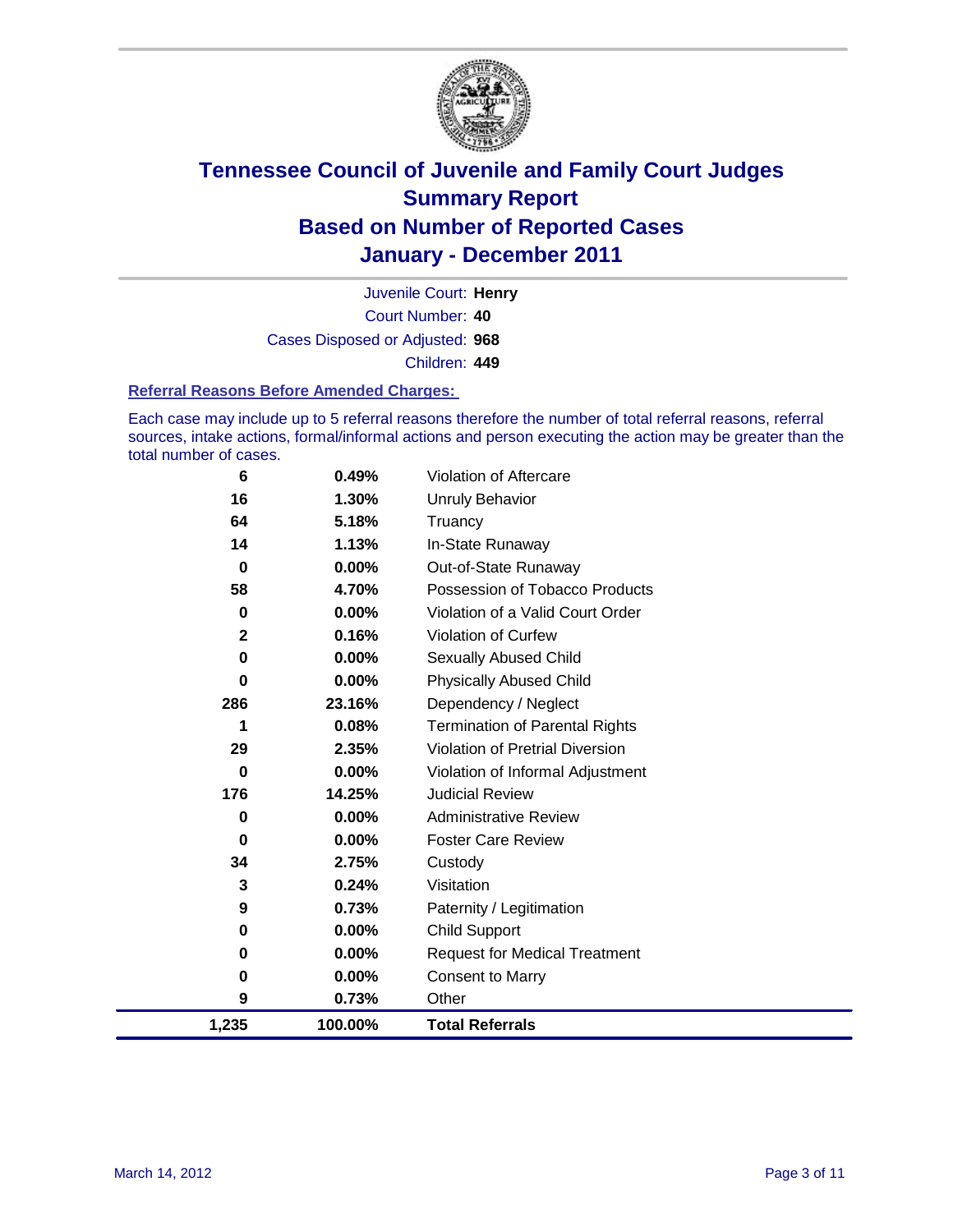

| Juvenile Court: Henry      |                                 |                                   |  |  |  |
|----------------------------|---------------------------------|-----------------------------------|--|--|--|
| Court Number: 40           |                                 |                                   |  |  |  |
|                            | Cases Disposed or Adjusted: 968 |                                   |  |  |  |
|                            |                                 | Children: 449                     |  |  |  |
| <b>Referral Sources: 1</b> |                                 |                                   |  |  |  |
| 556                        | 45.02%                          | Law Enforcement                   |  |  |  |
| 52                         | 4.21%                           | Parents                           |  |  |  |
| 35                         | 2.83%                           | <b>Relatives</b>                  |  |  |  |
| 13                         | 1.05%                           | Self                              |  |  |  |
| 133                        | 10.77%                          | School                            |  |  |  |
| 0                          | $0.00\%$                        | <b>CSA</b>                        |  |  |  |
| 283                        | 22.91%                          | <b>DCS</b>                        |  |  |  |
| 0                          | 0.00%                           | <b>Other State Department</b>     |  |  |  |
| $\bf{0}$                   | 0.00%                           | <b>District Attorney's Office</b> |  |  |  |
| 108                        | 8.74%                           | <b>Court Staff</b>                |  |  |  |
| 0                          | 0.00%                           | Social Agency                     |  |  |  |
| 20                         | 1.62%                           | <b>Other Court</b>                |  |  |  |
| 0                          | 0.00%                           | Victim                            |  |  |  |
| 0                          | 0.00%                           | Child & Parent                    |  |  |  |
| 0                          | 0.00%                           | Hospital                          |  |  |  |
| $\bf{0}$                   | 0.00%                           | Unknown                           |  |  |  |
| 35                         | 2.83%                           | Other                             |  |  |  |
| 1,235                      | 100.00%                         | <b>Total Referral Sources</b>     |  |  |  |

### **Age of Child at Referral: 2**

| 1<br>0 | 0.22%<br>$0.00\%$ | Ages 19 and Over<br><b>Unknown</b> |  |
|--------|-------------------|------------------------------------|--|
|        |                   |                                    |  |
|        |                   |                                    |  |
|        |                   | Ages 17 through 18                 |  |
| 126    | 28.06%            | Ages 15 through 16                 |  |
| 48     | 10.69%            | Ages 13 through 14                 |  |
| 21     | 4.68%             | Ages 11 through 12                 |  |
| 129    | 28.73%            | Ages 10 and Under                  |  |
|        |                   | 124<br>27.62%                      |  |

<sup>1</sup> If different than number of Referral Reasons (1235), verify accuracy of your court's data.

<sup>2</sup> One child could be counted in multiple categories, verify accuracy of your court's data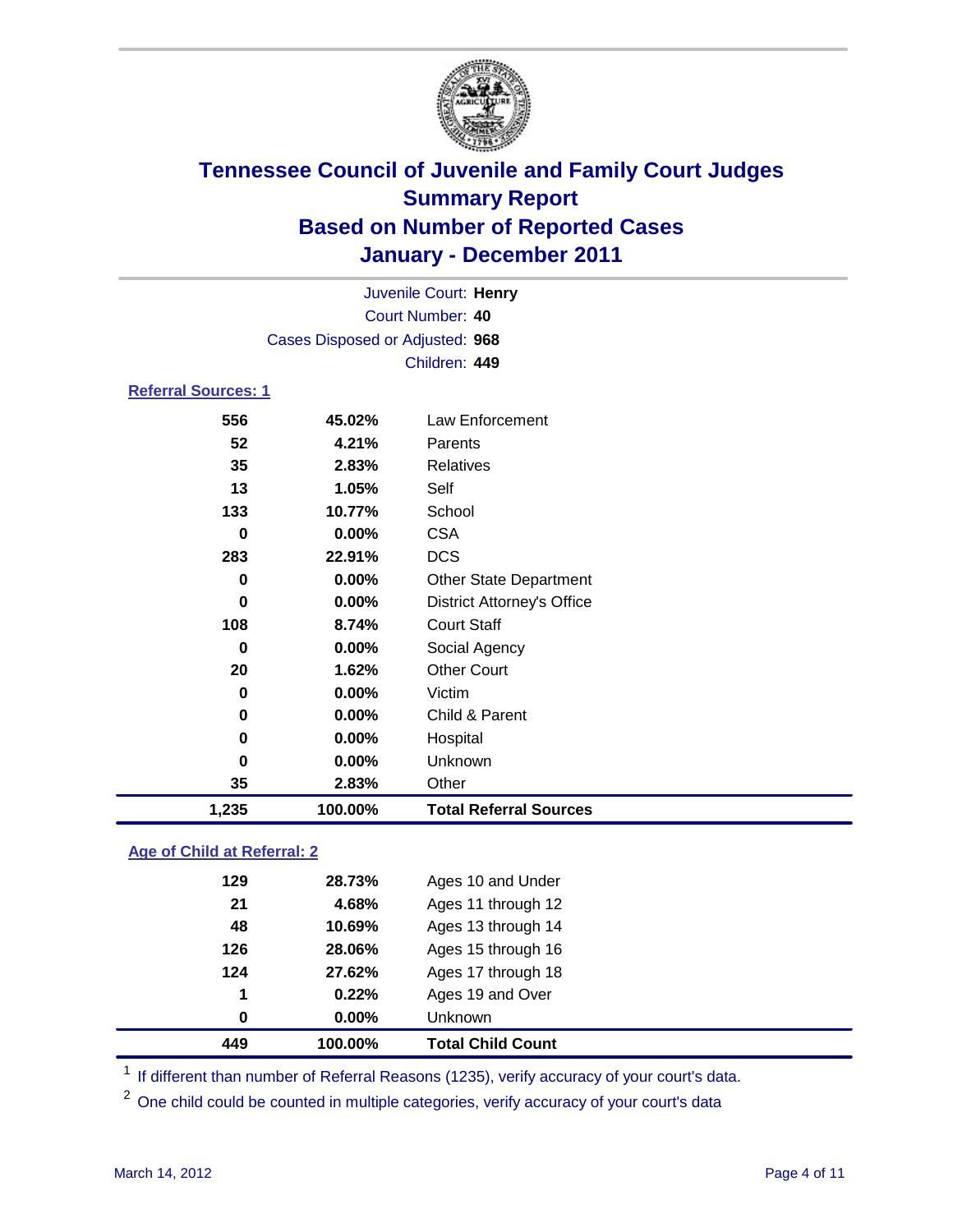

| Juvenile Court: Henry                   |                                 |                          |  |  |  |
|-----------------------------------------|---------------------------------|--------------------------|--|--|--|
| Court Number: 40                        |                                 |                          |  |  |  |
|                                         | Cases Disposed or Adjusted: 968 |                          |  |  |  |
|                                         | Children: 449                   |                          |  |  |  |
| Sex of Child: 1                         |                                 |                          |  |  |  |
| 291                                     | 64.81%                          | Male                     |  |  |  |
| 157                                     | 34.97%                          | Female                   |  |  |  |
| 1                                       | 0.22%                           | Unknown                  |  |  |  |
| 449                                     | 100.00%                         | <b>Total Child Count</b> |  |  |  |
| Race of Child: 1                        |                                 |                          |  |  |  |
| 365                                     | 81.29%                          | White                    |  |  |  |
| 45                                      | 10.02%                          | African American         |  |  |  |
| $\overline{\mathbf{2}}$                 | 0.45%                           | Native American          |  |  |  |
| $\mathbf 0$                             | 0.00%                           | Asian                    |  |  |  |
| 18                                      | 4.01%                           | Mixed                    |  |  |  |
| 19                                      | 4.23%                           | Unknown                  |  |  |  |
| 449                                     | 100.00%                         | <b>Total Child Count</b> |  |  |  |
| <b>Hispanic Origin: 1</b>               |                                 |                          |  |  |  |
| 4                                       | 0.89%                           | Yes                      |  |  |  |
| 394                                     | 87.75%                          | <b>No</b>                |  |  |  |
| 51                                      | 11.36%                          | Unknown                  |  |  |  |
| 449                                     | 100.00%                         | <b>Total Child Count</b> |  |  |  |
| <b>School Enrollment of Children: 1</b> |                                 |                          |  |  |  |
| 331                                     | 73.72%                          | Yes                      |  |  |  |
| 76                                      | 16.93%                          | <b>No</b>                |  |  |  |
| 42                                      | 9.35%                           | Unknown                  |  |  |  |
| 449                                     | 100.00%                         | <b>Total Child Count</b> |  |  |  |

One child could be counted in multiple categories, verify accuracy of your court's data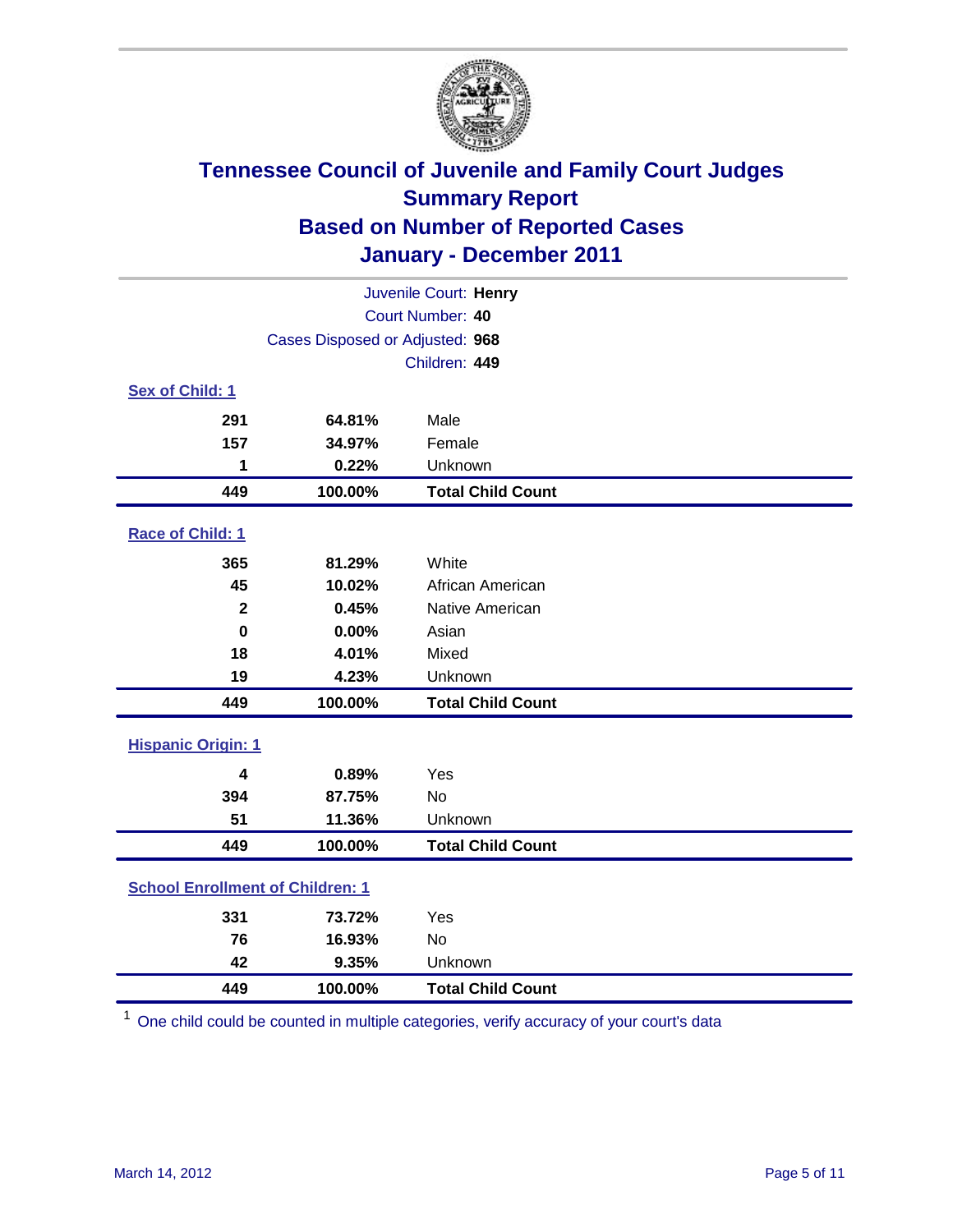

Court Number: **40** Juvenile Court: **Henry** Cases Disposed or Adjusted: **968** Children: **449**

### **Living Arrangement of Child at Time of Referral: 1**

| 449          | 100.00%  | <b>Total Child Count</b>     |
|--------------|----------|------------------------------|
| 5            | 1.11%    | Other                        |
| 100          | 22.27%   | <b>Unknown</b>               |
| $\mathbf{2}$ | 0.45%    | Independent                  |
| 0            | $0.00\%$ | In an Institution            |
| 3            | 0.67%    | In a Residential Center      |
| $\mathbf{2}$ | 0.45%    | In a Group Home              |
| 24           | $5.35\%$ | With Foster Family           |
| 5            | 1.11%    | With Adoptive Parents        |
| 62           | 13.81%   | <b>With Relatives</b>        |
| 32           | 7.13%    | With Father                  |
| 144          | 32.07%   | With Mother                  |
| 13           | 2.90%    | With Mother and Stepfather   |
| 9            | 2.00%    | With Father and Stepmother   |
| 48           | 10.69%   | With Both Biological Parents |

### **Type of Detention: 2**

| 968          | 100.00%  | <b>Total Detention Count</b> |
|--------------|----------|------------------------------|
| $\mathbf{2}$ | 0.21%    | Other                        |
| 871          | 89.98%   | Does Not Apply               |
| 0            | $0.00\%$ | Unknown                      |
| 0            | $0.00\%$ | Psychiatric Hospital         |
| 0            | 0.00%    | Jail - No Separation         |
| 0            | $0.00\%$ | Jail - Partial Separation    |
| 0            | 0.00%    | Jail - Complete Separation   |
| 6            | 0.62%    | Juvenile Detention Facility  |
| 89           | 9.19%    | Non-Secure Placement         |
|              |          |                              |

<sup>1</sup> One child could be counted in multiple categories, verify accuracy of your court's data

<sup>2</sup> If different than number of Cases (968) verify accuracy of your court's data.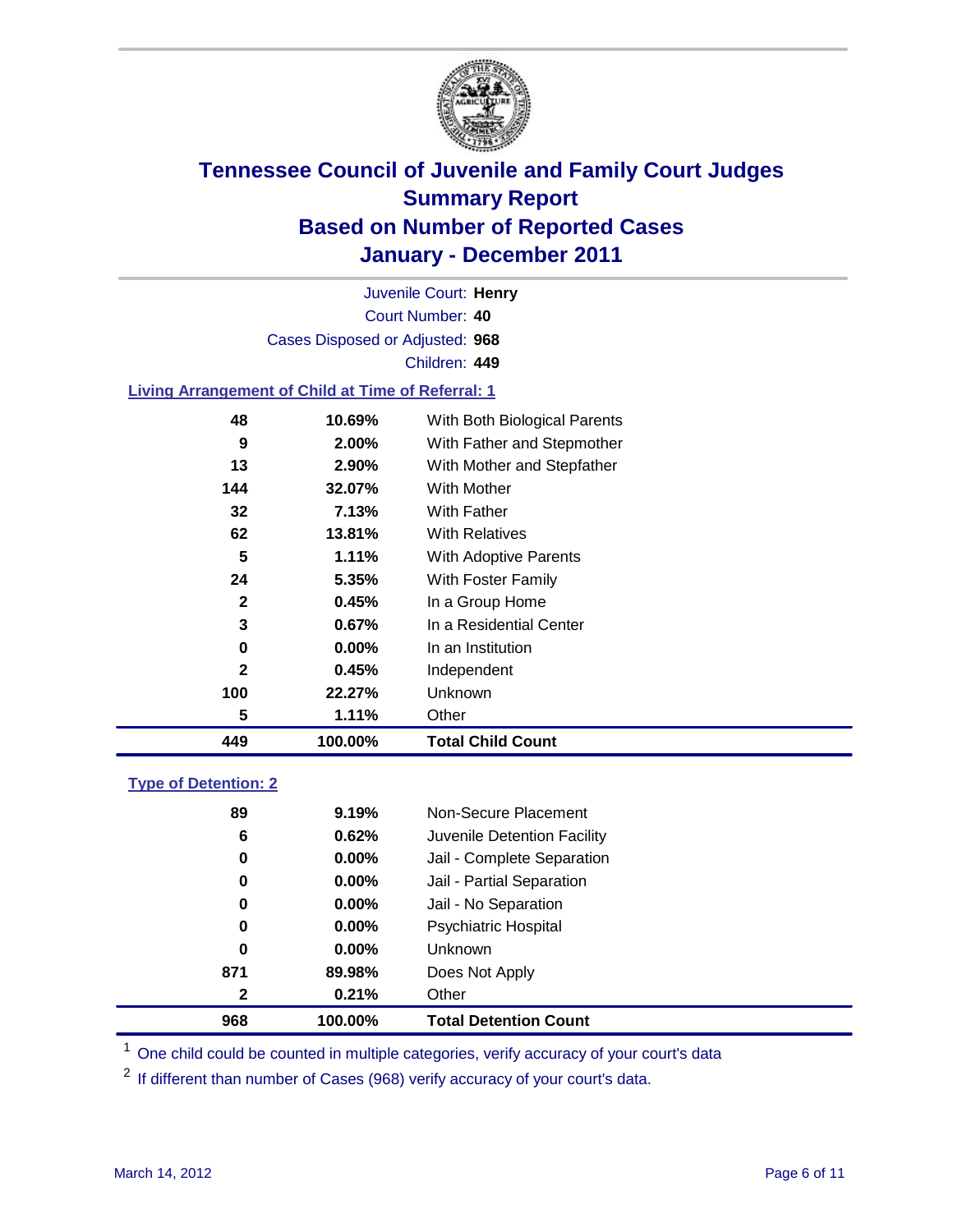

| Juvenile Court: Henry                              |                                               |                                     |  |  |  |
|----------------------------------------------------|-----------------------------------------------|-------------------------------------|--|--|--|
|                                                    | Court Number: 40                              |                                     |  |  |  |
|                                                    | Cases Disposed or Adjusted: 968               |                                     |  |  |  |
|                                                    |                                               | Children: 449                       |  |  |  |
| <b>Placement After Secure Detention Hearing: 1</b> |                                               |                                     |  |  |  |
| 80                                                 | 8.26%<br>Returned to Prior Living Arrangement |                                     |  |  |  |
| $\mathbf{2}$                                       | 0.21%                                         | Juvenile Detention Facility         |  |  |  |
| $\bf{0}$                                           | 0.00%                                         | Jail                                |  |  |  |
| 0                                                  | 0.00%                                         | Shelter / Group Home                |  |  |  |
| 3                                                  | 0.31%                                         | <b>Foster Family Home</b>           |  |  |  |
| $\bf{0}$                                           | 0.00%                                         | Psychiatric Hospital                |  |  |  |
|                                                    | 0.10%                                         | Unknown                             |  |  |  |
| 880                                                | 90.91%                                        | Does Not Apply                      |  |  |  |
| $\mathbf{2}$                                       | 0.21%                                         | Other                               |  |  |  |
| 968                                                | 100.00%                                       | <b>Total Placement Count</b>        |  |  |  |
|                                                    |                                               |                                     |  |  |  |
| <b>Intake Actions: 2</b>                           |                                               |                                     |  |  |  |
| 758                                                | 61.38%                                        | <b>Petition Filed</b>               |  |  |  |
| 68                                                 | 5.51%                                         | <b>Motion Filed</b>                 |  |  |  |
| 210                                                | 17.00%                                        | <b>Citation Processed</b>           |  |  |  |
| $\bf{0}$                                           | 0.00%                                         | Notification of Paternity Processed |  |  |  |
| 151                                                | 12.23%                                        | Scheduling of Judicial Review       |  |  |  |
| $\bf{0}$                                           | 0.00%                                         | Scheduling of Administrative Review |  |  |  |
| $\bf{0}$                                           | 0.00%                                         | Scheduling of Foster Care Review    |  |  |  |
| $\bf{0}$                                           | 0.00%                                         | Unknown                             |  |  |  |
| 4                                                  | 0.32%                                         | Does Not Apply                      |  |  |  |

<sup>1</sup> If different than number of Cases (968) verify accuracy of your court's data.

**1,235 100.00% Total Intake Count**

<sup>2</sup> If different than number of Referral Reasons (1235), verify accuracy of your court's data.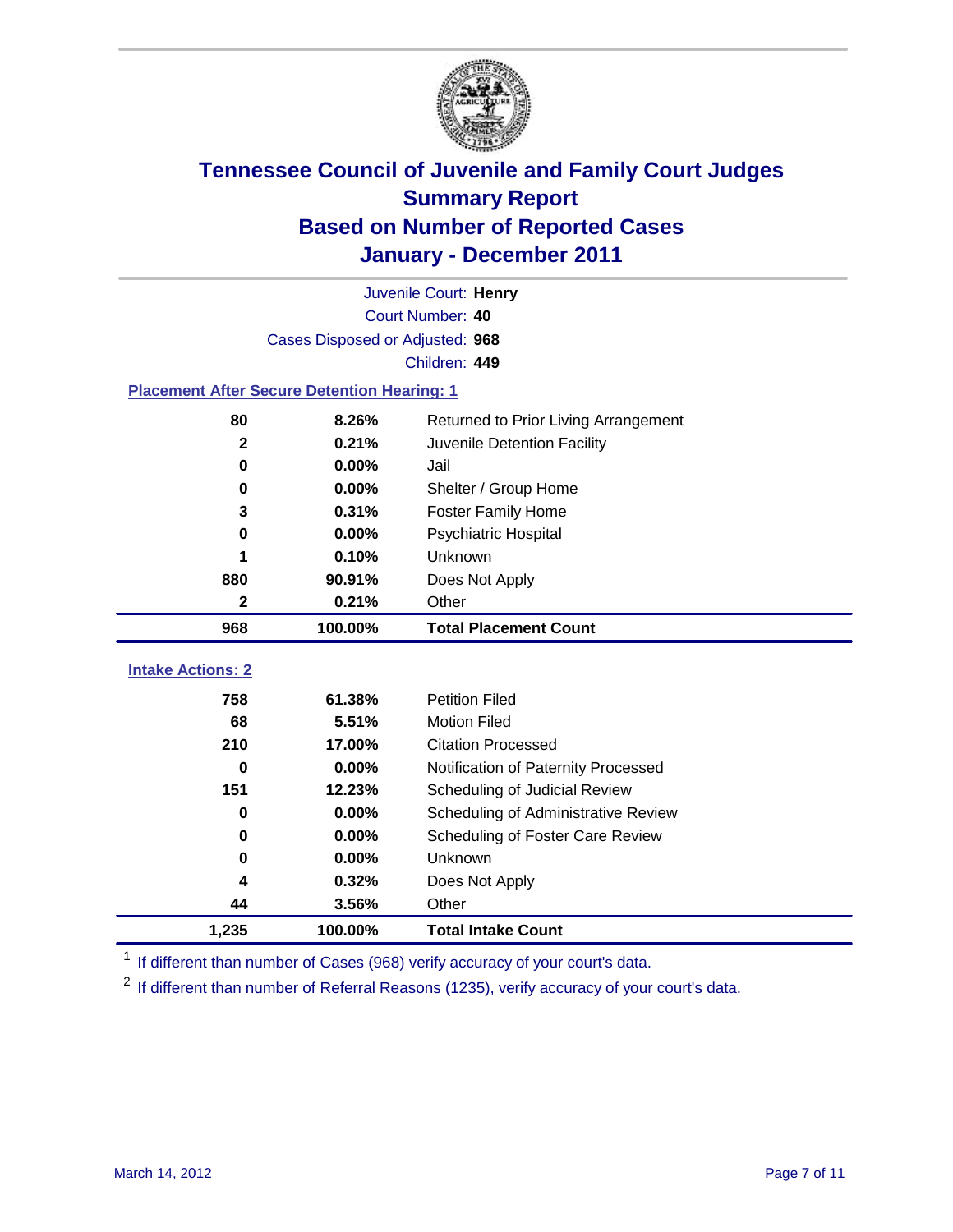

Court Number: **40** Juvenile Court: **Henry** Cases Disposed or Adjusted: **968** Children: **449**

### **Last Grade Completed by Child: 1**

| 449          | 100.00% | <b>Total Child Count</b>     |  |
|--------------|---------|------------------------------|--|
| 1            | 0.22%   | Other                        |  |
| 56           | 12.47%  | Unknown                      |  |
| 41           | 9.13%   | <b>Never Attended School</b> |  |
| 0            | 0.00%   | Graduated                    |  |
| $\mathbf{2}$ | 0.45%   | <b>GED</b>                   |  |
| 0            | 0.00%   | Non-Graded Special Ed        |  |
| 1            | 0.22%   | 12th Grade                   |  |
| 52           | 11.58%  | 11th Grade                   |  |
| 81           | 18.04%  | 10th Grade                   |  |
| 52           | 11.58%  | 9th Grade                    |  |
| 38           | 8.46%   | 8th Grade                    |  |
| 21           | 4.68%   | 7th Grade                    |  |
| 12           | 2.67%   | 6th Grade                    |  |
| 11           | 2.45%   | 5th Grade                    |  |
| 11           | 2.45%   | 4th Grade                    |  |
| 6            | 1.34%   | 3rd Grade                    |  |
| 7            | 1.56%   | 2nd Grade                    |  |
| 12           | 2.67%   | 1st Grade                    |  |
| 8            | 1.78%   | Kindergarten                 |  |
| 3            | 0.67%   | Preschool                    |  |
| 34           | 7.57%   | Too Young for School         |  |

### **Enrolled in Special Education: 1**

| 254 | 56.57%  | No                       |  |
|-----|---------|--------------------------|--|
| 176 | 39.20%  | Unknown                  |  |
| 449 | 100.00% | <b>Total Child Count</b> |  |

One child could be counted in multiple categories, verify accuracy of your court's data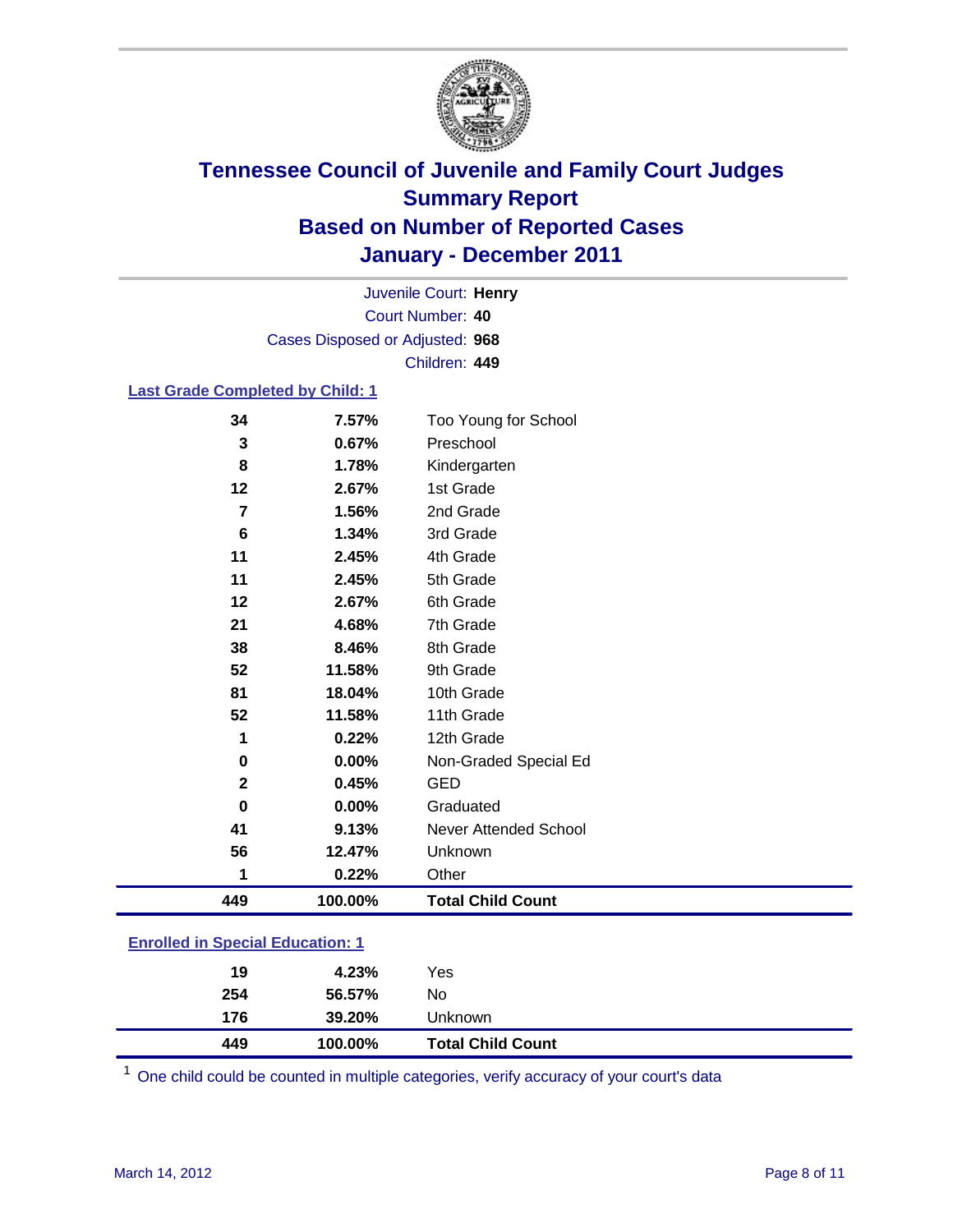

|                              | Juvenile Court: Henry           |                           |  |  |
|------------------------------|---------------------------------|---------------------------|--|--|
|                              | Court Number: 40                |                           |  |  |
|                              | Cases Disposed or Adjusted: 968 |                           |  |  |
|                              | Children: 449                   |                           |  |  |
| <b>Action Executed By: 1</b> |                                 |                           |  |  |
| 1,235                        | 100.00%                         | Judge                     |  |  |
| 0                            | $0.00\%$                        | Magistrate                |  |  |
| 0                            | $0.00\%$                        | <b>YSO</b>                |  |  |
| 0                            | 0.00%                           | Other                     |  |  |
| 0                            | 0.00%                           | Unknown                   |  |  |
| 1,235                        | 100.00%                         | <b>Total Action Count</b> |  |  |

### **Formal / Informal Actions: 1**

| 126   | 10.20%   | <b>Dismissed</b>                                 |
|-------|----------|--------------------------------------------------|
| 14    | 1.13%    | Retired / Nolle Prosequi                         |
| 140   | 11.34%   | <b>Complaint Substantiated Delinquent</b>        |
| 46    | 3.72%    | <b>Complaint Substantiated Status Offender</b>   |
| 37    | 3.00%    | <b>Complaint Substantiated Dependent/Neglect</b> |
| 1     | 0.08%    | <b>Complaint Substantiated Abused</b>            |
| 0     | $0.00\%$ | <b>Complaint Substantiated Mentally III</b>      |
| 42    | 3.40%    | Informal Adjustment                              |
| 43    | 3.48%    | <b>Pretrial Diversion</b>                        |
| 0     | $0.00\%$ | <b>Transfer to Adult Court Hearing</b>           |
| 3     | 0.24%    | Charges Cleared by Transfer to Adult Court       |
| 61    | 4.94%    | Special Proceeding                               |
| 26    | 2.11%    | <b>Review Concluded</b>                          |
| 609   | 49.31%   | Case Held Open                                   |
| 87    | 7.04%    | Other                                            |
| 0     | $0.00\%$ | Unknown                                          |
| 1,235 | 100.00%  | <b>Total Action Count</b>                        |

<sup>1</sup> If different than number of Referral Reasons (1235), verify accuracy of your court's data.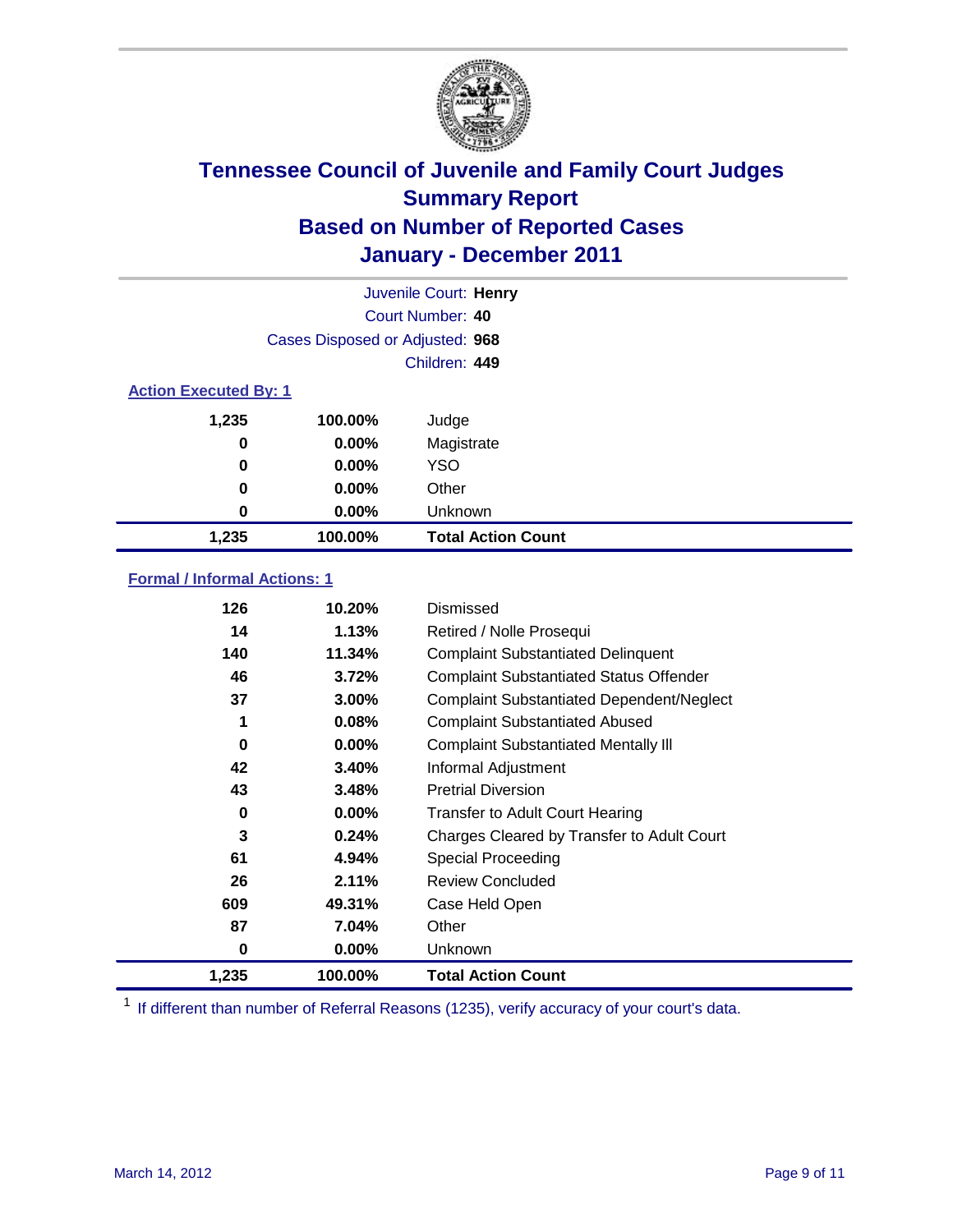

|                       |                                 | Juvenile Court: Henry                                 |
|-----------------------|---------------------------------|-------------------------------------------------------|
|                       |                                 | <b>Court Number: 40</b>                               |
|                       | Cases Disposed or Adjusted: 968 |                                                       |
|                       |                                 | Children: 449                                         |
| <b>Case Outcomes:</b> |                                 | There can be multiple outcomes for one child or case. |
| 86                    | 3.13%                           | <b>Case Dismissed</b>                                 |
| 7                     | 0.25%                           | Case Retired or Nolle Prosequi                        |
| 0                     | 0.00%                           | Warned / Counseled                                    |
| 508                   | 18.47%                          | Held Open For Review                                  |
| 91                    | 3.31%                           | Supervision / Probation to Juvenile Court             |
| 0                     | 0.00%                           | <b>Probation to Parents</b>                           |
| 24                    | 0.87%                           | Referral to Another Entity for Supervision / Service  |
| 59                    | 2.15%                           | Referred for Mental Health Counseling                 |
| 40                    | 1.45%                           | Referred for Alcohol and Drug Counseling              |
| 0                     | 0.00%                           | <b>Referred to Alternative School</b>                 |
| 0                     | 0.00%                           | Referred to Private Child Agency                      |
| 40                    | 1.45%                           | Referred to Defensive Driving School                  |
| 0                     | 0.00%                           | Referred to Alcohol Safety School                     |
| 66                    | 2.40%                           | Referred to Juvenile Court Education-Based Program    |
| 38                    | 1.38%                           | Driver's License Held Informally                      |
| 0                     | 0.00%                           | <b>Voluntary Placement with DMHMR</b>                 |
| 0                     | 0.00%                           | <b>Private Mental Health Placement</b>                |
| 0                     | 0.00%                           | <b>Private MR Placement</b>                           |
| 0                     | 0.00%                           | Placement with City/County Agency/Facility            |
| 5                     | 0.18%                           | Placement with Relative / Other Individual            |
| 72                    | 2.62%                           | Fine                                                  |
| 116                   | 4.22%                           | <b>Public Service</b>                                 |
| 27                    | 0.98%                           | Restitution                                           |
| 1                     | 0.04%                           | <b>Runaway Returned</b>                               |
| 188                   | 6.84%                           | No Contact Order                                      |
| 9                     | 0.33%                           | Injunction Other than No Contact Order                |
| 22                    | 0.80%                           | <b>House Arrest</b>                                   |
| 185                   | 6.73%                           | <b>Court Defined Curfew</b>                           |
| 0                     | 0.00%                           | Dismissed from Informal Adjustment                    |
| 0                     | $0.00\%$                        | <b>Dismissed from Pretrial Diversion</b>              |
| 4                     | 0.15%                           | Released from Probation                               |
| 0                     | 0.00%                           | <b>Transferred to Adult Court</b>                     |
| 0                     | $0.00\%$                        | <b>DMHMR Involuntary Commitment</b>                   |